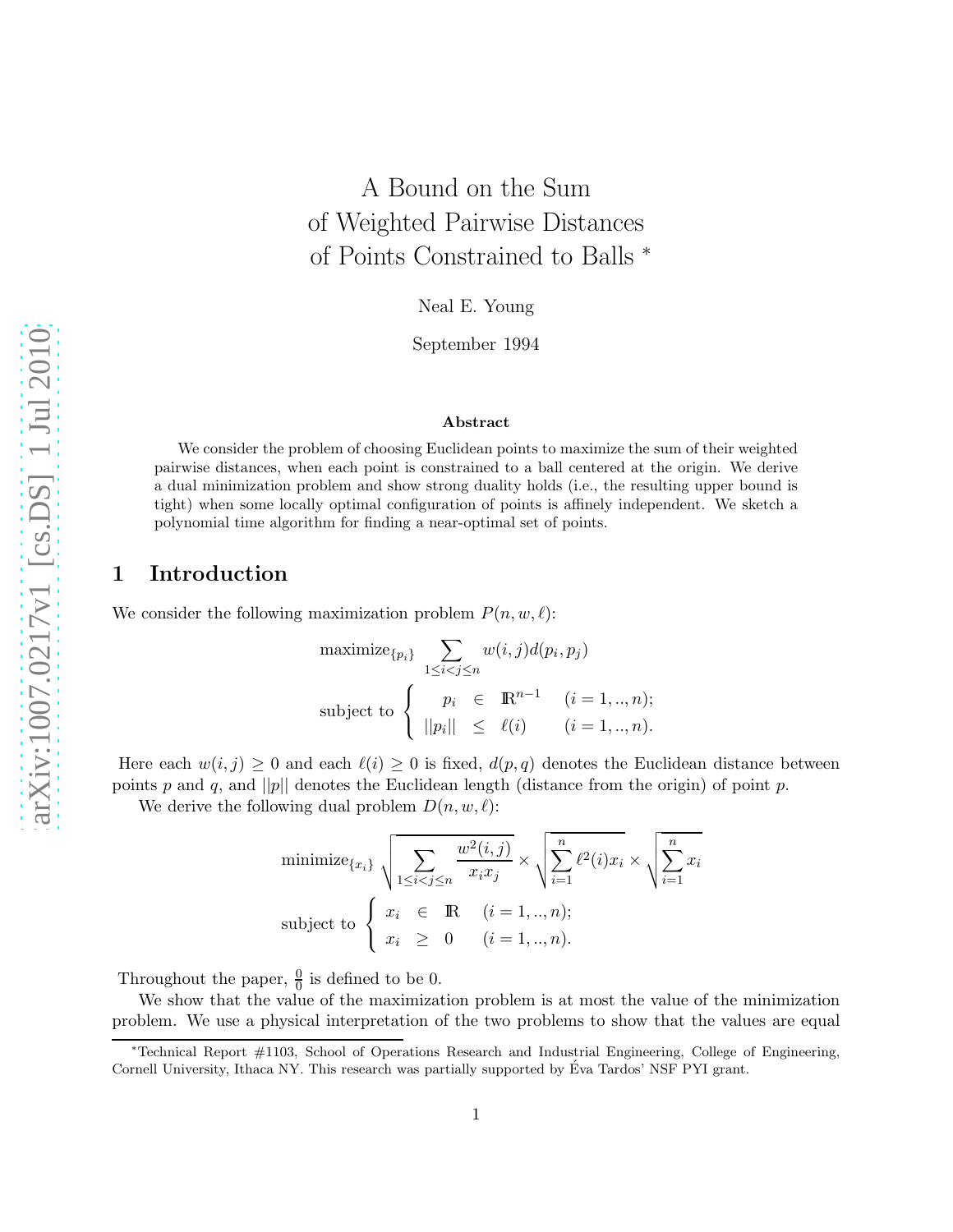provided the maximization problem admits a set of points  $\{p_i\}$  that is both affinely independent and stationary (i.e., the gradient of the objective function is a nonnegative combination of the gradients of the active constraints, a necessary condition at any local maximizer of  $P(n, w, \ell)$ .

We sketch how a near-optimal solution to the problem can be found in polynomial time via the ellipsoid method.

#### 2 Related Work

The case  $w(i, j) = \ell(i) = 1$  (in which the optimal points are given by the vertices of the regular *n*-simplex, achieving a value of  $n\sqrt{\binom{n}{2}}$  was previously considered by [\[3\]](#page-4-0). Our Lemma [1](#page-1-0) generalizes a bound in that paper.

Specific instances of  $P(n, w, \ell)$  were studied to obtain geometric inequalities that were used to analyze approximation algorithms for finding low-degree, low-weight spanning trees in Euclidean spaces [\[2\]](#page-4-1).

Goemans and Williamson [\[1\]](#page-4-2) consider related problems with applications to approximating the maximum cut in a graph and to maximizing the number of satisfied clauses in a CNF formula. We modify their approach to solving their problems to obtain a polynomial time algorithm for ours.

#### <span id="page-1-0"></span>3 A Dual Problem

**Lemma 1** For any n, w, and  $\ell$ , the value of the maximization problem  $P(n, w, \ell)$  is at most the value of the minimization problem  $D(n, w, \ell)$ .

**Proof:** Fix any n, w, and  $\ell$ . Fix any set of points  $\{p_i\}$  and values  $\{x_i\}$  meeting the constraints of  $P(n, w, \ell)$  and  $D(n, w, \ell)$ , respectively. Let  $A(i, j) = \frac{w(i,j)}{\sqrt{x_i x_j}}$  and  $B(i, j) = \sqrt{x_i x_j} d(p_i, p_j)$  for  $1 \leq i < j \leq n$ . Then, by the Cauchy-Schwartz inequality  $A \cdot B \leq ||A|| \times ||B||$  (where A and B are interpreted as  $\binom{n}{2}$ -dimensional vectors, and  $\cdot$  denotes the dot product):

<span id="page-1-2"></span>
$$
\sum_{i < j} w(i, j) d(p_i, p_j) \le \sqrt{\sum_{i < j} \frac{w^2(i, j)}{x_i x_j}} \times \sqrt{\sum_{i < j} x_i x_j d^2(p_i, p_j)}.\tag{1}
$$

It remains only to show

$$
\sum_{i < j} x_i x_j d^2(p_i, p_j) \le \left(\sum_i x_i\right) \times \left(\sum_i \ell^2(i) x_i\right).
$$

Expanding the left-hand side,

<span id="page-1-1"></span>
$$
\sum_{i < j} x_i x_j d^2(p_i, p_j)
$$
\n
$$
= \frac{1}{2} \sum_{i,j} x_i x_j (p_i - p_j) \cdot (p_i - p_j)
$$
\n
$$
= \frac{1}{2} \sum_{i,j} x_i x_j (p_i \cdot p_i - 2p_i \cdot p_j + p_j \cdot p_j)
$$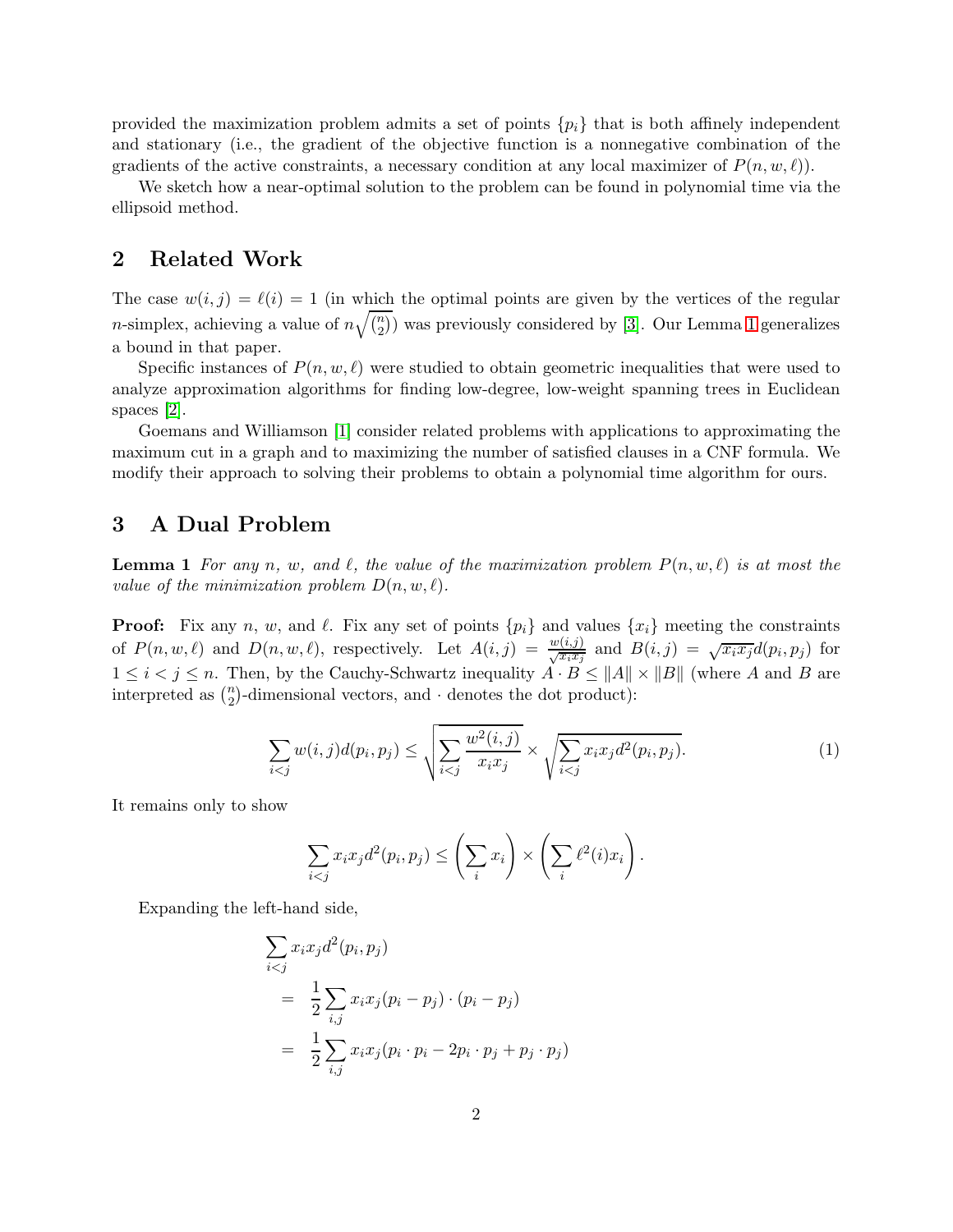$$
\leq \sum_{i,j} x_i x_j (\ell^2(i) - p_i \cdot p_j) \tag{2}
$$
\n
$$
= \left( \sum_i x_i \right) \times \left( \sum_i x_i \ell^2(i) \right) - \left( \sum_i x_i p_i \right) \cdot \left( \sum_i x_i p_i \right)
$$
\n
$$
= \left( \sum_i x_i \right) \times \left( \sum_i x_i \ell^2(i) \right) - \left\| \sum_i x_i p_i \right\|^2
$$
\n
$$
\leq \left( \sum_i x_i \right) \times \left( \sum_i x_i \ell^2(i) \right).
$$
\n(3)

**Lemma 2** Fix any n, w, and  $\ell$ . Suppose the maximization problem  $P(n, w, \ell)$  admits a set of points  $\{p_i\}$  that is both stationary and affinely independent. Then the values of the two problems are equal. Further, there exists  $\{x_i\}$  such that

<span id="page-2-0"></span>
$$
x_i p_i = \sum_j w(i,j) \frac{p_i - p_j}{d(p_i, p_j)}
$$
\n<sup>(4)</sup>

 $\Box$ 

(where  $x_i = 0$  in case  $||p_i|| < l_i$ , and  $w(i, j) = w(j, i)$  and  $w(i, i) = 0$ ), and  $\{p_i\}$  and  $\{x_i\}$  are global optima for the two problems.

**Proof:** Fix any n, w, and  $\ell$ . Consider the objective function  $\Phi({p_i}) = \sum_{ij} w(i, j)d(p_i, p_j)$  of  $P(n, w, \ell)$ . That  $\{p_i\}$  is stationary means that the gradient of  $\Phi$  is a nonnegative combination of the gradients of the constraints of  $P(n, w, \ell)$  active at  $\{p_i\}$ . By elementary calculus, the gradient of  $\Phi$  consists of a vector  $f_i$  for each point  $p_i$ , with each  $f_i$  equal to the right-hand side of [\(4\)](#page-2-0). The only constraint on  $p_i$  is  $||p_i|| \leq \ell(i)$ , whose gradient (again by elementary calculus) is a nonnegative multiple of  $p_i$ . Thus, for each i, there exists an  $x_i \geq 0$  such that [\(4\)](#page-2-0) holds. Note that if  $||p_i|| < \ell(i)$ , then the constraint is not active, so that  $f_i$  must be the zero vector. In this case we take  $x_i = 0$ .

We will show that each inequality in Lemma [1](#page-1-0) is tight for these  $\{p_i\}$  and  $\{x_i\}$ . Inequality [\(3\)](#page-1-1) is tight because, by [\(4\)](#page-2-0),  $\sum_i x_i p_i$  is the zero vector. Inequality [\(2\)](#page-1-1) is tight because  $||p_i|| < \ell(i)$  only if  $x_i = 0$ .

Inequality [\(1\)](#page-1-2) is tight provided the vector  $A$  (in the proof of Lemma [1\)](#page-1-0) is a scalar multiple of B. Assume  $\{p_i\}$  is affinely independent. Then, considering  $\{x_i\}$  and  $\{p_i\}$  fixed and  $\{w(i, j)\}$  as the set of unknowns (i.e., reversing their roles), [\(4\)](#page-2-0) uniquely determines each  $w(i, j)$ . Since

<span id="page-2-1"></span>
$$
w(i,j) = \frac{x_i x_j d(p_i, p_j)}{\sum_k x_k} \quad (1 \le i < j \le n) \tag{5}
$$

is consistent with [\(4\)](#page-2-0) (check this by substitution for  $w(i, j)$  in (4)), it follows that [\(5\)](#page-2-1) necessarily holds. Thus,  $A$  is a scalar multiple of  $B$  and Inequality [\(1\)](#page-1-2) is tight.  $\Box$ 

A physical model for the quantities involved is as follows. Consider a physical system of n points  $\{p_i\}$ . Each point  $p_i$  is constrained to a ball of radius  $\ell(i)$  centered at the origin. For each pair of points  $(p_i, p_j)$ ,  $p_i$  repels  $p_j$  (and vice versa) with a force of magnitude  $w(i, j)$ .

Under this interpretation, each vector  $f_i$  in the proof corresponds to the force on  $p_i$ , and  $x_i$  is the magnitude of this force, divided by  $||p_i||$ .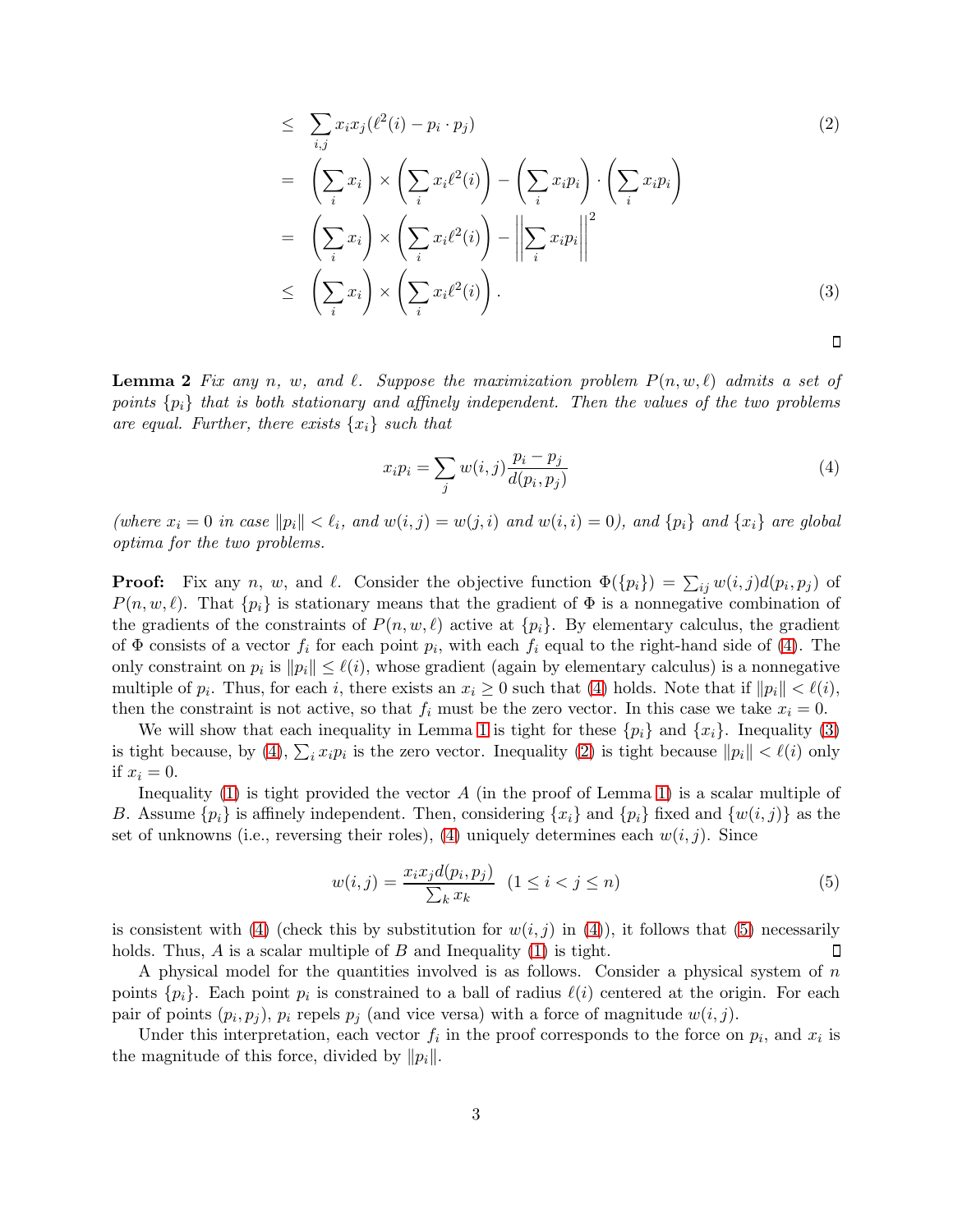## 4 Solving  $P(n, w, \ell)$  in Polynomial Time

If the instance of  $P(n, w, \ell)$  is small or has a high degree of symmetry, the dual problem  $D(n, w, \ell)$ might yield a function that can be minimized directly by symbolic methods. In general, it is possible to solve  $P(n, w, \ell)$  (to any given degree of precision) in polynomial time using semi-definite programming, following the approach in [\[1\]](#page-4-2).

Those authors consider a related problem  $GW(w, n)$ :

$$
\begin{aligned}\n\text{maximize}_{\{p_i\}} \quad & \sum_{1 \le i < j \le n} w(i,j) d^2(p_i, p_j) \\
\text{subject to} \quad \begin{cases}\n& p_i \in \mathbb{R}^n \quad (i = 1, \dots, n); \\
& \|p_i\| = 1 \quad (i = 1, \dots, n).\n\end{cases}\n\end{aligned}
$$

The authors show how to solve this problem in polynomial time by formulating it as a semi-definite program, and how to round a (near-)optimal set of points  $\{p_i\}$  to obtain an approximate solution to a corresponding max-cut problem. This approach yielded the first polynomial-time approximation algorithm achieving a performance guarantee better than two for the max-cut problem.

We briefly sketch their aproach for solving  $GW(w, n)$  and how it can be modified to solve  $P(w, n, \ell)$ . The connection between sets of points and positive semi-definite matrices is the following: an  $n \times n$  symmetric matrix Y is positive semi-definite if and only if there exists a set of n points  $\{p_i\}$  in  $\mathbb{R}^n$  such that  $Y_{ij} = p_i \cdot p_j$ . Thus,  $GW(w, n)$  is equivalent to following:

$$
\begin{aligned}\n\text{maximize}_{\{Y\}} \quad & \sum_{ij} w(i,j)(2 - 2Y_{ij}) \\
\text{subject to} \quad & \begin{cases}\nY & \text{is} \quad \text{an } n \times n \text{ symmetric, positive semi-definite matrix;} \\
Y_{ii} & = 1\n\end{cases}\n\end{aligned}
$$
\n
$$
(i = 1, \dots, n).
$$

The space of  $n \times n$  symmetric, positive semi-definite matrices admits a polynomial time separation oracle because a symmetric matrix Y is positive semi-definite if and only if  $x^T Y x \geq 0$ for each  $x \in \mathbb{R}^n$ , and in fact it suffices to check each eigenvector x of Y. Thus, combining the constraint that Y is positive semi-definite with arbitrary linear inequalities on the elements of Y yields a convex space with a polynomial time separation oracle. Approximate feasibility of such a problem is testable in polynomial time via the ellipsoid method. Thus,  $GW(n)$  can be solved to near-optimality in polynomial time.

A similar approach can be used to solve  $P(n, w, \ell)$  in polynomial time. In particular,  $P(n, w, \ell)$ corresponds to the following semi-definite program:

$$
\begin{aligned}\n\text{maximize}_{\{Y\}} \quad & \sum_{ij} w(i,j) \sqrt{Y_{ii} + Y_{jj} - 2Y_{ij}} \\
\text{subject to} \quad & \begin{cases}\nY & \text{is} \quad \text{an } n \times n \text{ symmetric, positive semi-definite matrix;} \\
Y_{ii} \leq \ell(i)\n\end{cases}\n\end{aligned}
$$
\n
$$
(i = 1, \dots, n).
$$

Since  $\sum_{ij} w(i, j) \sqrt{Y_{ii} + Y_{jj} - 2Y_{ij}}$  is a concave function in  $\{Y_{ij}\}\$  whose gradient can be computed in polynomial time, the above program also admits a separation oracle sufficient to solve it to near-optimality in polynomial time using the ellipsoid method.